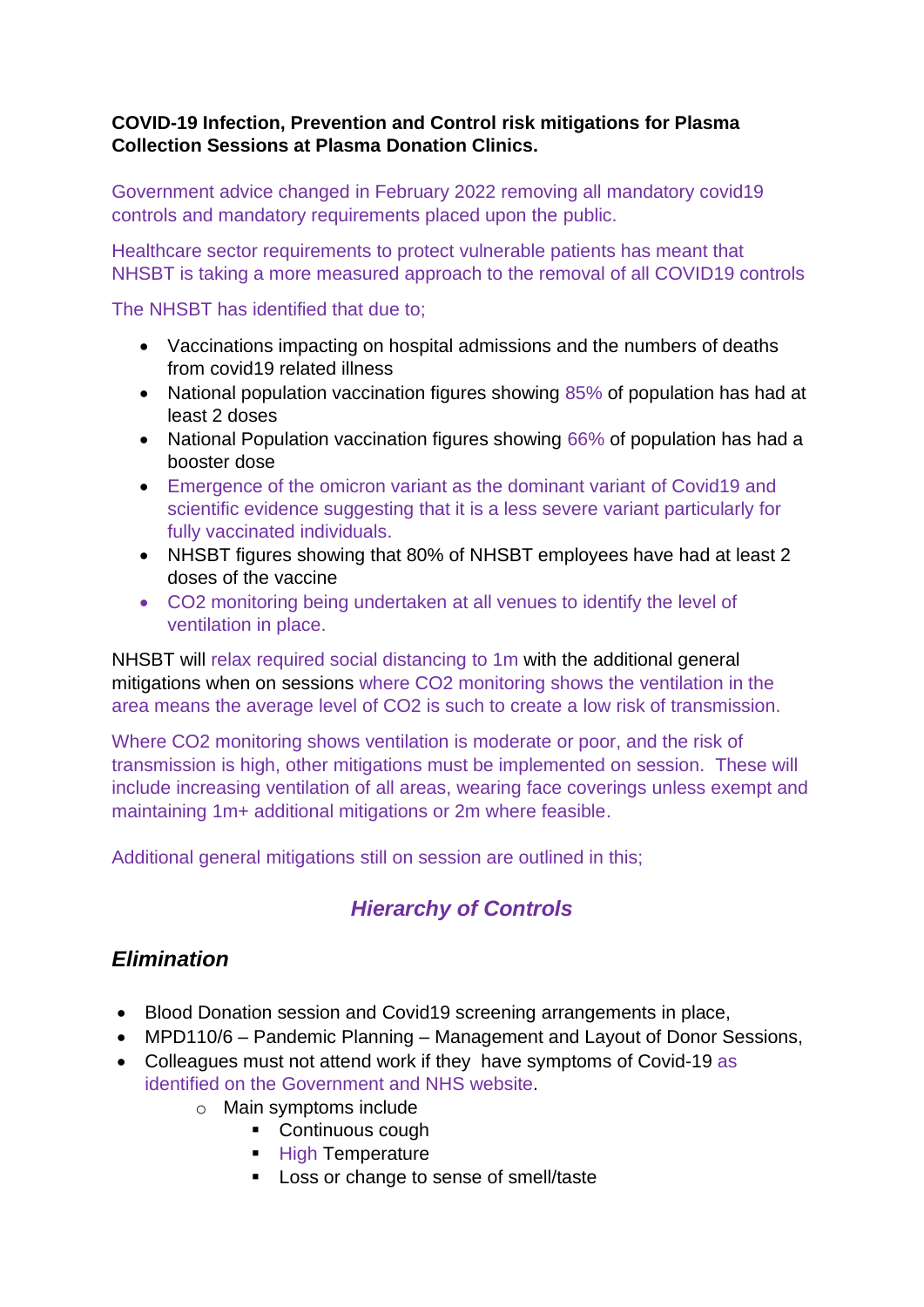- Colleagues should perform regular lateral flow tests at least twice a week prior to attending work to identify if they are asymptomatic
- Colleagues should follow the guidance for staff who are identified as a close contact of someone with COVID-19
- Colleagues must not attend work if they return a positive lateral flow test and must follow government advice on what action to take.
- COVID-19 symptom checks for Donors ahead of their appointment, including:
	- Have you had the recent onset of a new continuous cough?
	- Do you have a high temperature?
	- Have you noticed a loss of, or change in, normal sense of taste or smell?
- If the Donor has any of these symptoms, however mild, they should stay at home and reschedule their appointment.

## *Substitution*

- Ensuring any changes to entrances, exits and queue management consider reasonable adjustments for those who need them, including disabled donors. For example, maintaining pedestrian and parking access for disabled donors.
- Using outside spaces for queuing where available and safe, for example some car parks.
- Set up session to have separate access and egress if possible.
- Using safe outside areas for breaks

# *Engineering Controls*

- Calculate the maximum number of donors using published guidance and airborne.cam to allow social distancing measures to be maintained and limiting the number of appointments at any one time.
- Use of CO2 monitors where appropriate to ascertain average levels of CO2 in sessions to identify levels of ventilation.
- Review total floor space as well as likely pinch points and busy areas to change.
- Review layouts and processes to maintain social distance between donors being attended simultaneously.
- Ensure there is adequate spacing (1.8m) between donation chairs and at least 1m social distancing set up of chairs in waiting areas.
- Waiting chairs can be placed back to back to achieve greater numbers in waiting areas
- Refreshment table can be removed to increase capacity of waiting donors. Where this table is removed donors should be seated in a horseshoe configuration at 1m distance between chairs
- Adjust how people move through the session to reduce congestion and contact between donors, for example, queue management with one-way flow.
- Ensure all new venues identified during the current outbreak have ability to maintain social distancing guidance and adequate ventilation.
- Maintain correct number of beds within venues to enable adequate distance between beds.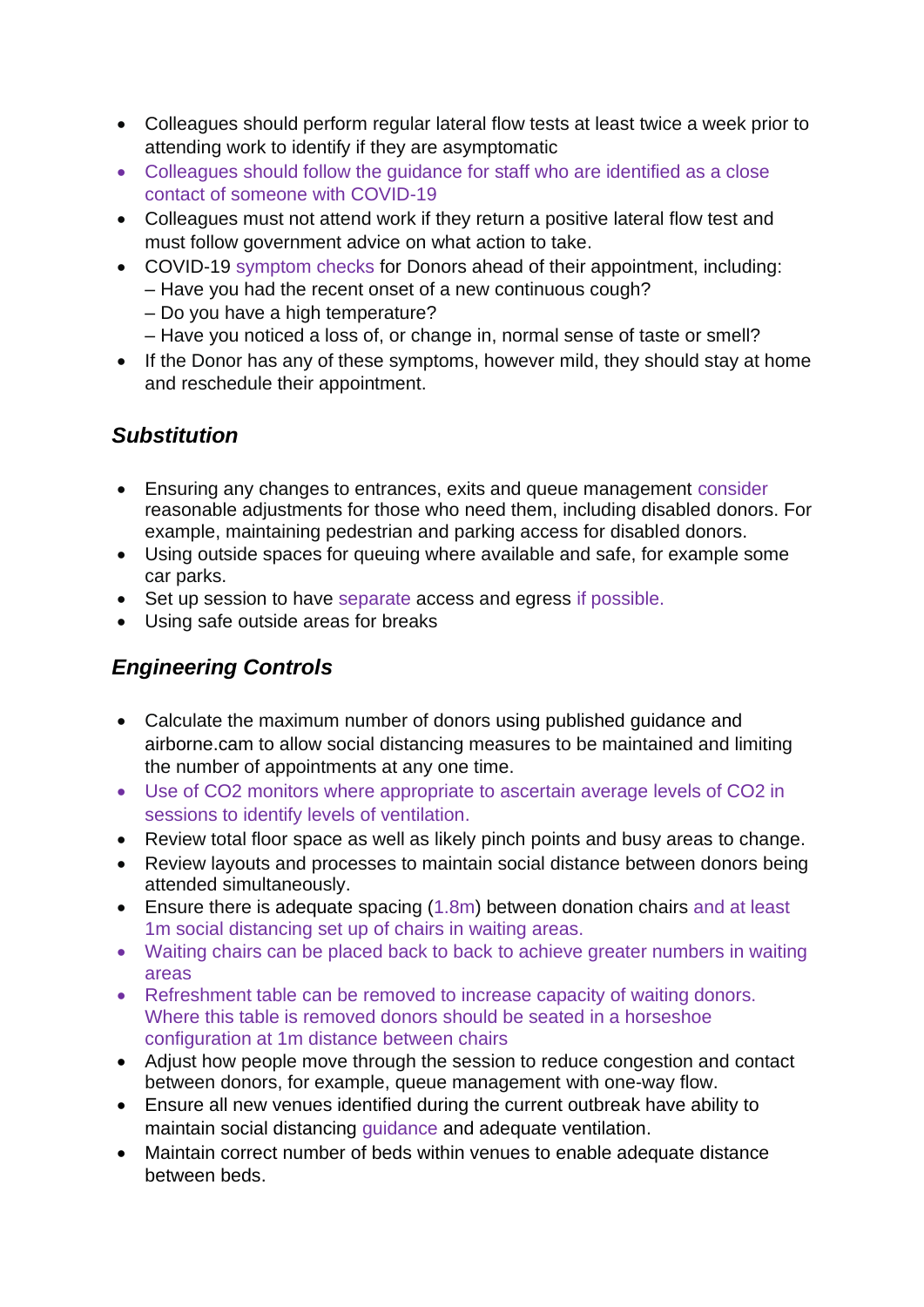- Maintain 1m social distance in waiting areas when donors wait for their appointments. When waiting areas can no longer maintain social distancing, move to a 'one-in-one-out' policy.
- Ensure waiting donors maintain 1m social distance plus additional mitigations during attendance on session.
- Adapt a clinical care approach to maintain adverse events monitoring when tea table is in use.
- Arrange seating during mealtimes/breaks to enable staff to maintain 1m social distance.
- Maintain 1m Social distance during team brief or any other training.
- Implement physical changes like barriers or screens to protect colleagues in reception and welcome at static donor centres.
- Covid19 screening questions for donors and visitors to read upon arrival to ensure everyone who enters the donation session is well and has not had any recent illness.
- Keep the facilities well ventilated by fixing doors and windows open where required. Due to temperature differentials doors and windows do not need to be fully open to improve ventilation flow.
- Minimise contact between different Donor Carers while caring for a donor.
- Review working practices to minimise the duration of contact with the donor
- Make hand sanitiser available to all on entry to session. Ensuring location is safe and practical.
- Insist donors, visitors and colleagues sanitize their hands/use alcohol hand rub (hand sanitizing gel) before entering the session environment.
- Ensure suitable handwashing facilities including running water and liquid soap and suitable options for drying are available.
- Increase visible hand hygiene using both soap and water and hand sanitiser
- Increase regular and visible cleaning of all frequently touched surfaces as per cleanliness standards
- Increase regular cleaning of all ICT and communication devices as per cleanliness standards
- Minimise how frequently equipment is shared between Donor Carers by frequently cleaning between use and assigning to an individual.
- Provide more waste facilities and more frequent rubbish clearance in the correct receptacle.
- Instruct colleagues to avoid touching the face, particularly mouth, nose and eyes.
- Instruct colleagues to cover mouth and nose with a tissue or sleeve (not your hands) when coughing or sneezing and put used tissues in nearest bin immediately, which may be clinical waste, then wash/sanitise hands
- Change any masks that have been contaminated by coughs and sneezes

## *Administrative controls*

- Operating an appointment-only system. No walk ins
- When booking an appointment, ask the donor if they can attend on their own,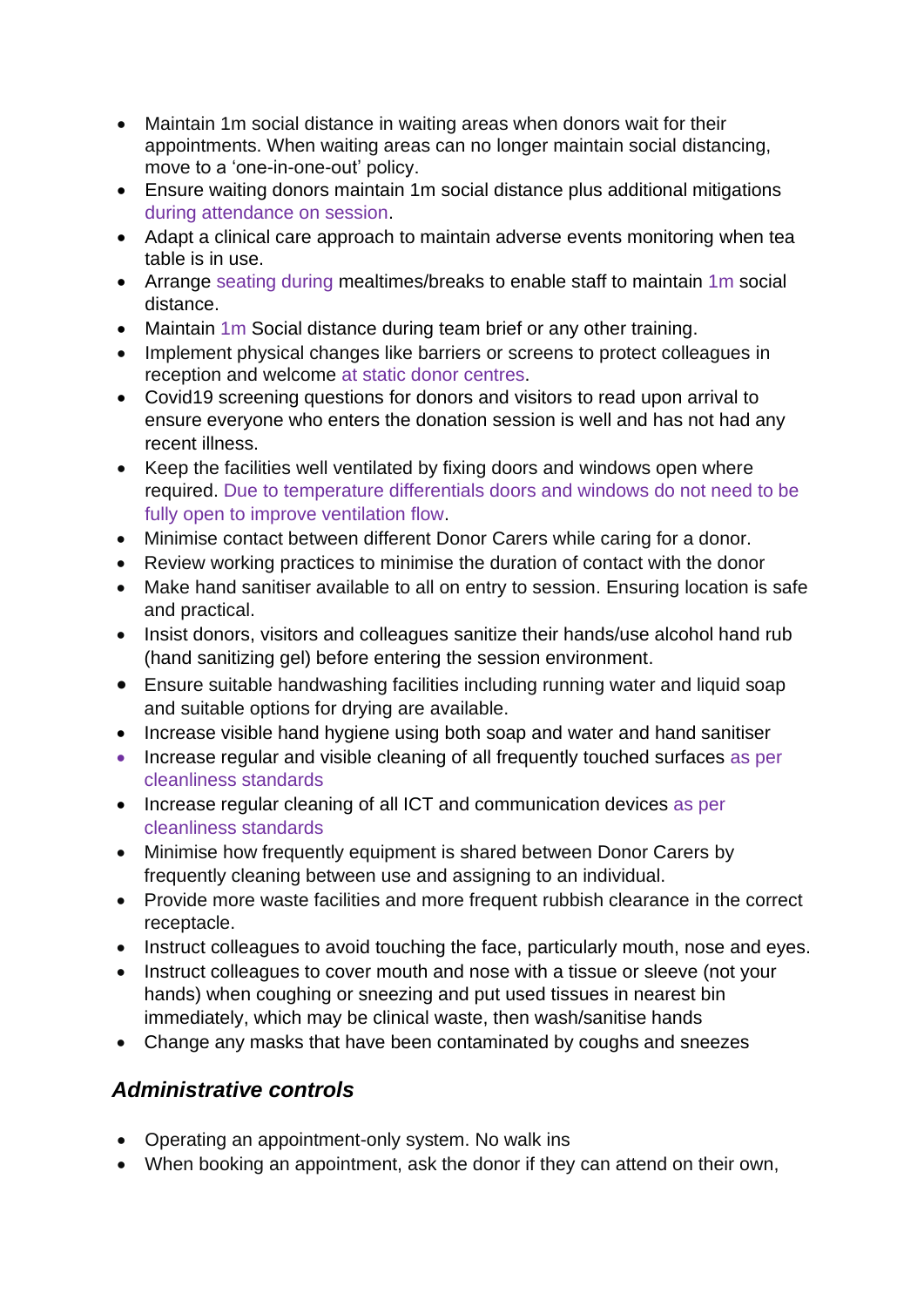- Informing donors of guidance about visiting the premises prior to and at the point of arrival, including information on websites, on booking forms and in entrance ways.
- Reminding donors who are accompanied by children that they are responsible for supervising them at all times and should follow social distancing guidelines.
- Reminding donors who are accompanied by children over 11 that the child is required to wear a face covering whilst on session, unless they are medically exempt.
- Asking donors to arrive at the scheduled time of their appointment.
- Using signs and posters to build awareness of good handwashing technique, the need to increase handwashing frequency, to avoid touching your face, and to cough or sneeze into a tissue which is binned safely.
- Setting clear use and cleaning guidance as per cleanliness standards for toilets, with increased frequency of cleaning in line with usage. Use normal cleaning products, paying attention to frequently hand touched surfaces, and consider use of disposable cloths or paper roll to clean all hard surfaces in this area.
- Maintaining a cleaning schedule; keep it up to date and accessible.
- Providing clear guidance on expected donor behaviours, social distancing, and hygiene to people before arrival, when scheduling their appointment, and on arrival, for example, with signage.
- Explaining to donors that failure to observe safety measures will result in services not being provided.
- Providing written or spoken communication of the latest guidelines to both colleagues and donors inside and outside the premises. We display posters or information setting out how donors should behave on session to keep everyone safe.
- Consider the needs of those with protected characteristics, such as those who are hearing or visually impaired.
- Providing a safety briefing of on-site protocols, rules for shared areas and key facilities, for example, handwashing
- Ensuring latest guidelines are visible and available
- Informing donors that they should be prepared to remove face coverings for the purpose of identification or to have refreshments/fluids
- Ensuring information and actions provided to Donors and visitors, such as advice on the location or size of queues, does not compromise their safety.

## *Personal Protective Equipment*

- Donors must always wear a face covering during the donation process unless they are medically exempt. Where the donor is required to remove the face covering 1m+ plus additional mitigations social distance must be applied.
- The wearing of fluid resistant surgical face masks at work remains mandatory unless medically exempt. In team base, when travelling in NHSBT vehicles as per the risk assessment, during the load and unload of vehicles, at triage, when working on session, during training and during breaks to provide reassurance to colleagues and donors.